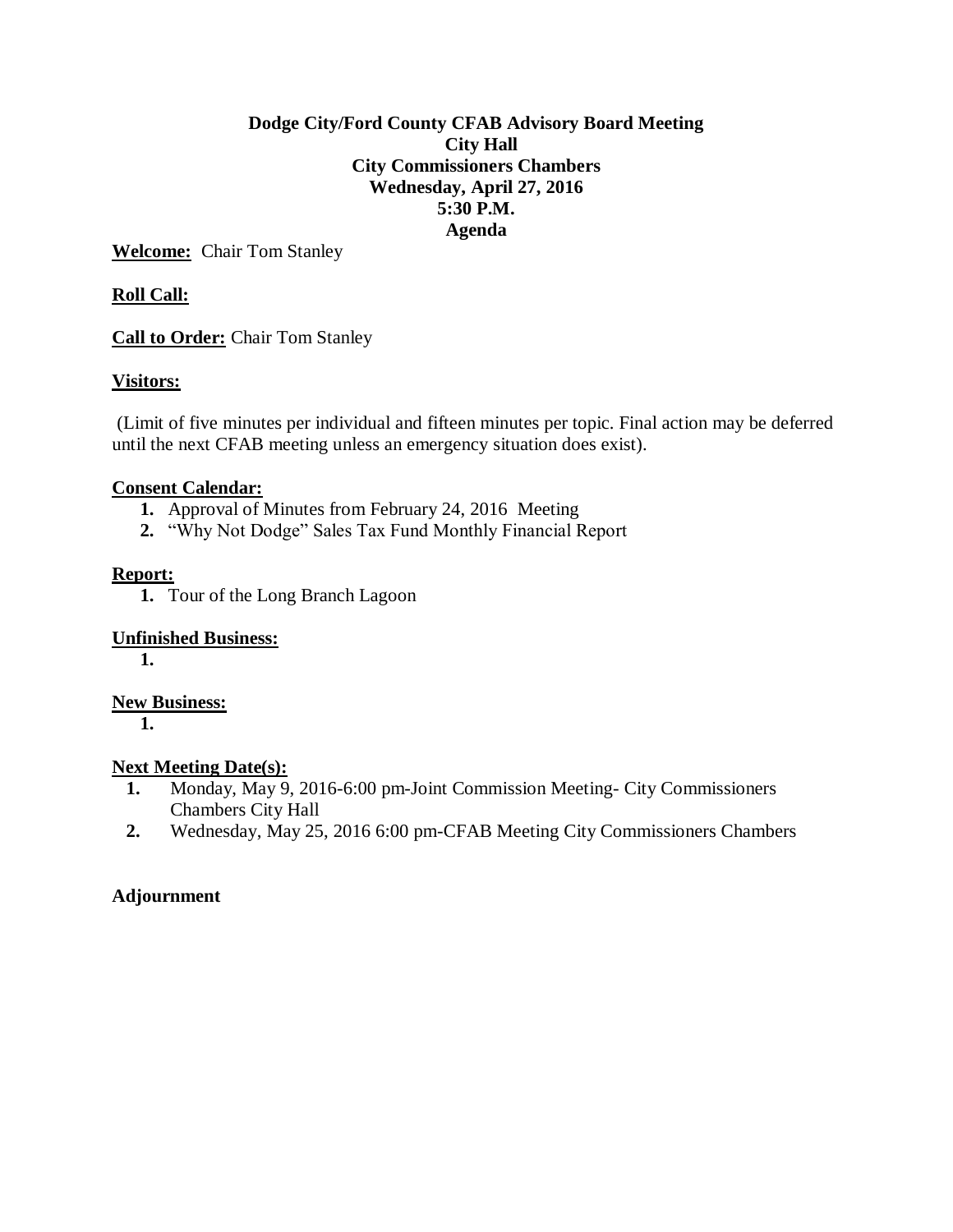### *Community Facilities Advisory Board Minutes City Hall, Commission Chambers Wednesday, February 24, 2016 City Commission Chambers*

*6:00 p.m.*

**Welcome:** Tom Stanley, Chair

**Roll Call:** Paul Yaroslaski, Michael Martinez, Tom Stanley, Christa Roy, Jeff Turner, Ryan Rabe, Commissioners Sowers, City Manager Tieben, County Administrator Gilbert

**Election of 2016 CFAB Chair**- Tom Stanley opened nominations for the 2016 CFAB Chair. Michael Martinez made a motion to nominate Tom Stanley as Chair of the CFAB board, Christa Roy seconded. The motion passed unanimously.

**Election of 2016 CFAB Vice-Chair**-Tom Stanley opened nominations for Vice Chair for CFAB. Michael Martinez made a motion to nominate Ryan Rabe as Vice Chair of the CFAB board, Christa Roy seconded. The motioned passed unanimously.

**Field Sports Update: Report by Director of Parks and Recreation-**Director of Parks and Rec, Paul Lewis provided an update on Field Sports. He shared that since the end of last season:

- Athletic Field Maintenance (AFM) had been working on maintenance items including infields and re-established sod areas.
- All the exterior buildings have been painted.
- CFAB had budgeted to replace two of the score boards with LED boards and because of affordable pricing all four boards will be replaced since it is compatible with the existing system. Previous scoreboards will be auctioned off and funds will be sent to CFAB.
- A new mower will be purchased this spring as it was approved for the 2016 budget.

In other updates, Mr. Lewis shared that last year, the City had a one year contract with SW Sports. Now, individuals have been identified to serve as Tournament Operator and interviews will take place. The 2016 schedule has been posted and reservations are being received by teams. The new website www. DCLegendspark.com. has been set up and tournament schedules can be viewed there along with other information for tournaments.

Mr. Lewis also reported on the process to select a soccer promoter. Although there was an interview process none of the applicants were selected. However, exploring the option of awarding smaller sums of funding to bring in tournaments on a per event basis has been considered as an alternate option to hiring a soccer promoter. Mr. Lewis added that the previous contract with Charles Johnson had been terminated because he moved out of the community.

**Long Branch Lagoon Update: Report by Director of Parks and Recreation**-Mr. Lewis commented that the consultant has developed renderings of a three dimensional view of the Long Branch Lagoon. Mr. Lewis explained the features that are shown in the renderings. He added that the top of the slide tower for the signature slides is 32 feet in the air. In addition, the western inspired theming will be prominent throughout the park and the cornerstone of that theming is the play structure in the zero depth entry pool. The other highlight will be with the 19 landscaped areas in the park that will feature western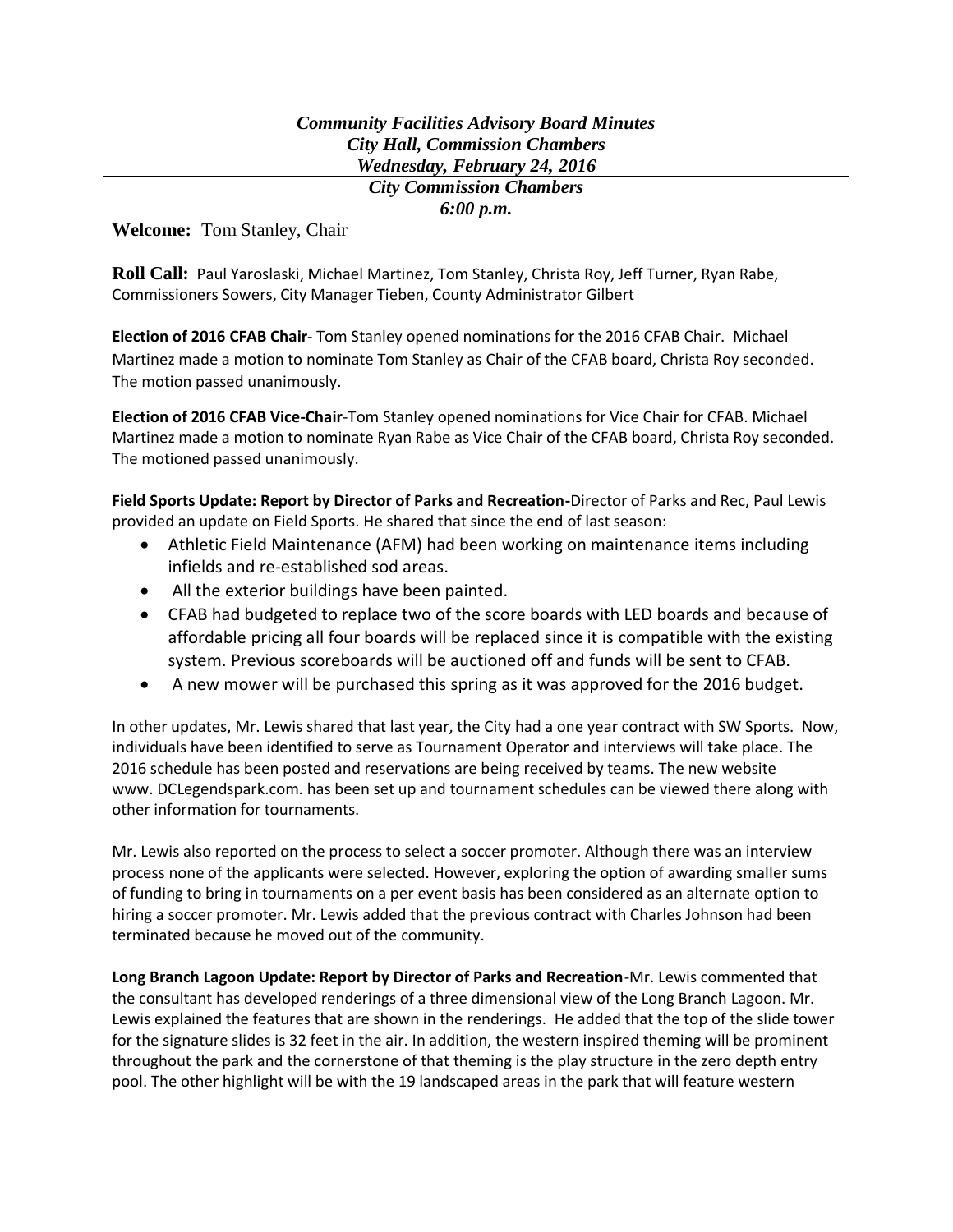inspired pieces. This will also include a cut out of some old west characters where visitors can have their pictures taken.

Directional signs made of barn wood will highlight the western inspired names for the park features. This will include the Cowboy Creek for the Lazy River and Wrangler Rapids for the Wave Pool. Mr. Lewis also presented the Boomerango slide video which is featured on the Facebook page for Long Branch Lagoon. He also commented that the agreement with Standguard Aquatics had been approved by the City Commission.

**United Wireless Arena and Conference Center Update- Report by VenuWorks Executive Director United Wireless Arena and Conference Center**- Mr. Ragland reviewed his marketing progress and activity at the Arena and Conference Center. He shared that in November of 2014, VenuWorks launched their new website. In 2014, the website had 52,000 users and in 2015, there were 66,500 users which reflected an increase of 22%.

Mr. Ragland also explained that in 2014, there were 90,165 visitors to the United Wireless Arena and Conference Center and 2015 there were 100,854, an increase of 11%. Mr. Ragland reported that funds spent in 2014 on advertising and promotions were \$107,703 and in 2015 the amount spent was \$158,340.

In other updates, Mr. Ragland shared that website has streaming of live promotions of current and upcoming events. In addition, they recently launched a phone app in conjunction with the Hampton Inn and United Wireless. He commented on working with RSVP volunteers for a targeted street team marketing effort.

Mr. Ragland reported that Boot Hill Casino is co-sponsoring a major show at the arena that will be announced on February 26. He provided an update on the recent events including Tournament of Champions, SPIAA League Tournament as well as the wedding and bridle show. He also commented that VenuWorks now has a partner that will take 50% of the risk. This includes the 10th Street North and other upcoming shows.

### **New Business:**

**Long Branch Lagoon Fee and Charges Structure-Report by Director of Parks and Recreation**- Mr. Lewis explained that the facility will open for the 2016 swim season. The hours of operation will be 11:30 to 7:00 pm daily except Sundays from 11:30 to 6:00 pm. Mr. Lewis, then provided a cost comparison for parks with similar amenities in the state. Next, he reviewed the proposed fee structure for the Long Branch Lagoon which was as follows:

| Ages                   | <b>LBL Proposed</b> |
|------------------------|---------------------|
| 0-2 years              | Free                |
| 3-17 years             | \$5                 |
| 18-59 years            | \$7                 |
| $60 + \gamma$ ears     | \$5                 |
| Season Passes all ages | \$70.00             |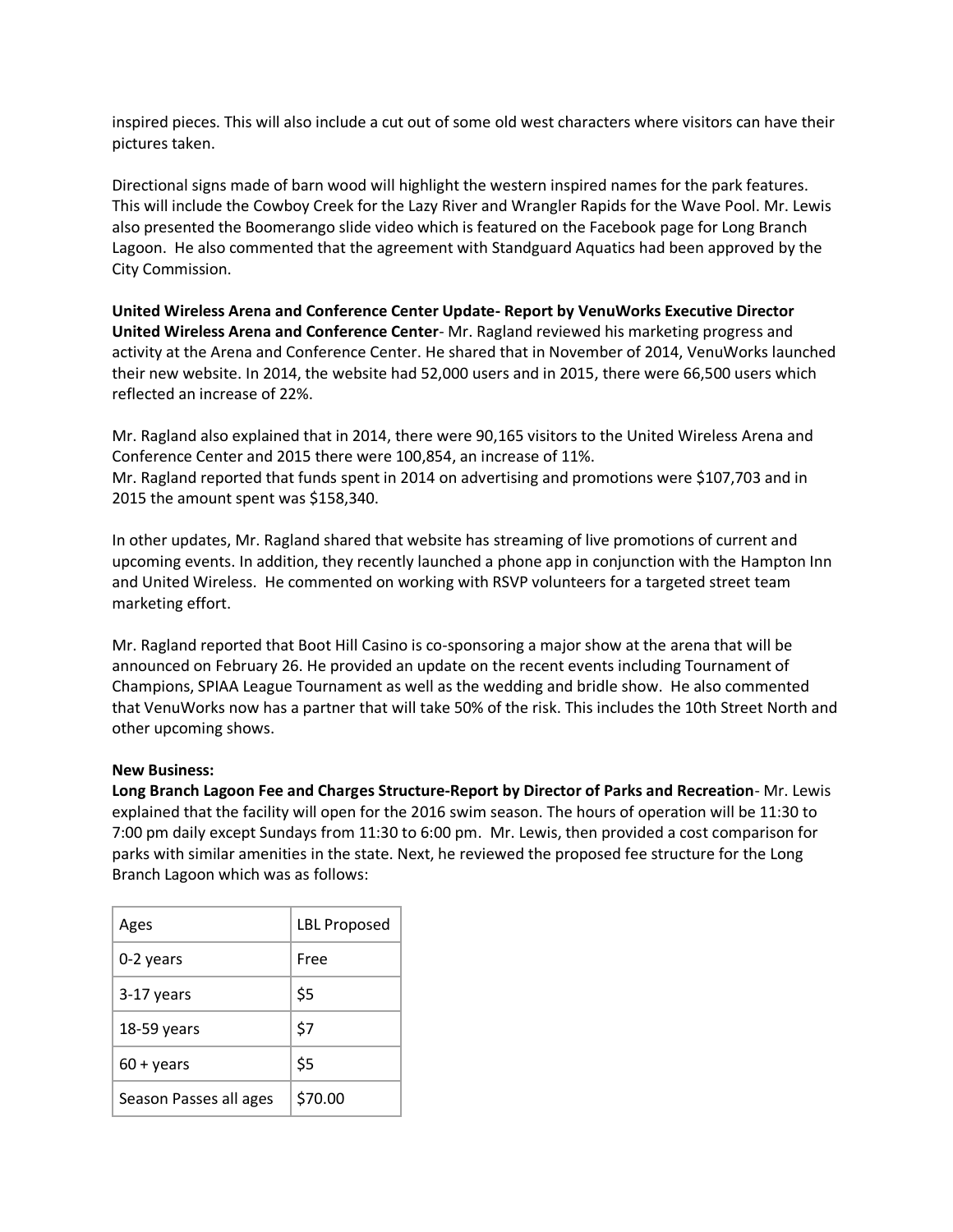After some discussion, Jeff Turner made a motion to recommend the fee structure as presented. Paul Yaroslaski seconded. The motion passed unanimously.

### **Next Meeting: Wednesday, March 30, 2016**

**Adjourn:** A Motion to adjourn was made by Christa Roy and Michael Martinez seconded. The motion passed unanimously.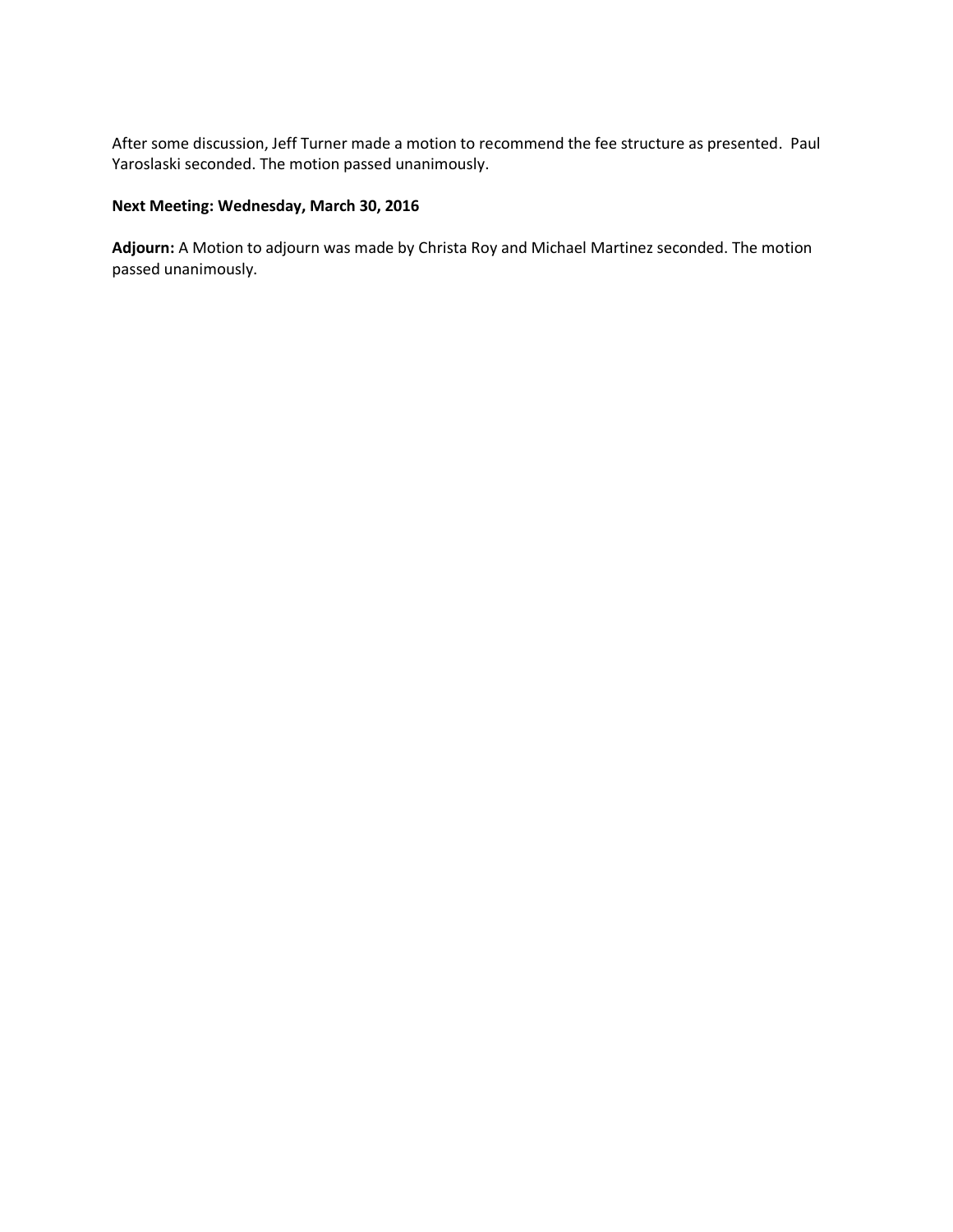# SALES TAX PROJECT FUND<br>STATEMENT OF REVENUE AND EXPENDITURES<br>BUDGET PERFORMANCE<br>March 31, 2016

| Budge          | <b>Budget</b>  | Actual         | <b>Budget</b>      | Actua            |
|----------------|----------------|----------------|--------------------|------------------|
| <b>FY 2016</b> | Jan-March 2016 | Jan-March 2016 | (March 2016        | (March 201       |
|                | Current<br>YTD | Current YTT    | <b>Curent Mond</b> | <b>Current M</b> |
|                |                |                |                    |                  |

## OPERATING FUND-SALES TAX PROJECTS

| Special Events Centers<br>Insurance & Electric<br>Other<br>Contractual | Administration<br>Total-Administration<br>Bond Payment Transfers<br>Capital<br>Other<br>Commodities<br>Transfer to Depr & Repl<br>Contractual Services                                                                                                            | Expenditures<br>Field Sports<br>Total-Field Sports<br>Field Sports-Tournaments<br>Personnel Services<br>Capital<br>Contractual Services<br>Commodities                                                                                                                                                  | Revenues<br>Total Revenues<br>Miscellaneous<br>Sale of Advertising<br>Sales Tax<br>Racetrack Revenues<br><b>Field Sports Revenues</b><br>Investment Earnings |
|------------------------------------------------------------------------|-------------------------------------------------------------------------------------------------------------------------------------------------------------------------------------------------------------------------------------------------------------------|---------------------------------------------------------------------------------------------------------------------------------------------------------------------------------------------------------------------------------------------------------------------------------------------------------|--------------------------------------------------------------------------------------------------------------------------------------------------------------|
| 207,688.00<br>242.32<br>0.00                                           | 1.054.00<br>0.00<br>274,894.25<br>1,495.13<br>00.00<br>00.0                                                                                                                                                                                                       | $\frac{0.00}{23,080.14}$<br>11,585.84<br>5,903.37<br>5,590.93<br>0.00                                                                                                                                                                                                                                   | 105,780.95<br>108,250.39<br>1,790.00<br>44.679<br>0.00<br>$\frac{1}{8}$<br>0.00                                                                              |
| 69,229.00<br>3,799.00<br>0.00                                          | 378, 131 00<br>0.00<br>275,416.00<br>28,750.00<br>73,774.00<br>25.00                                                                                                                                                                                              | 50,932.00<br>$4,750.00$<br>$12,250.00$<br>19,634.00<br>6,734.00<br>7,564.00                                                                                                                                                                                                                             | 511,249.00<br>513,497.00<br>1,916.00<br>00.916,1<br>166.00<br>166.00<br>$\frac{1}{6}$                                                                        |
| $415,376.00$<br>230.47<br>0.00                                         | $\begin{array}{r} 1,545.13 \\ 0.00 \\ 0.00 \\ 0.00 \\ 0.00 \\ 0.00 \\ 1,102,176.13 \\ 1,102,176.13 \\ \end{array}$                                                                                                                                                | $\begin{array}{r} 30,634.69 \\ 14,881.26 \\ \hline 7,848.74 \\ 7,848.740 \\ 0.00 \\ 0.90 \\ \hline \end{array}$                                                                                                                                                                                         | 1,116,190.56<br>20,650.00<br>20,650.00<br>20,650.00<br>1,138,012.01<br>1,138,012.01                                                                          |
| 207,687.00<br>00.7987.02<br>0.00                                       | $\begin{array}{l} 75.600 \\ 0.000 \\ 0.000 \\ 0.000 \\ 0.000 \\ 0.000 \\ 0.000 \\ 0.000 \\ 0.00 \\ 0.00 \\ 0.00 \\ 0.00 \\ \end{array}$<br>221,322.00                                                                                                             | 58,902.00<br>22,692.00<br>20,202.00<br>14,250.00<br>152,796.00<br>152,796.00                                                                                                                                                                                                                            | $\begin{array}{l} 1.533,747,000 \\ 0.000 \\ 0.000 \\ 0.000 \\ 0.000 \\ 0.000 \\ -1,540,491,00 \\ 0.00 \\ 0.00 \\ \hline \end{array}$                         |
| 830,752.00<br>45,600.00<br>0.00                                        | $\begin{array}{l} 885,300.00\\3.300.00\\3.305,000.00\\3.305,000.00\\3.305,000.00\\4,537,600.00\\4,537,600.00\end{array}$                                                                                                                                          | $\begin{array}{c} 235,645.00 \\ 90,850.00 \\ 86,850.00 \\ \hline 57,000.00 \\ 147.000.00 \\ 611,345.00 \\ \hline \end{array}$                                                                                                                                                                           | $\begin{array}{r} 6,135,000.00\ 2,000.00\ 2,000.00\ 2,000.00\ 2,000.00\ 2,000.00\ 6,162,000.00\ \end{array}$                                                 |
| 50.00%<br>0.00%<br>0.00%                                               | $\begin{array}{r} 0.17\%\\ 0.000\%\\ 0.000\%\\ 0.000\%\\ 0.000\%\\ 0.000\%\\ 0.00\%\\ 0.00\%\\ 0.00\%\\ 0.00\%\\ 0.00\%\\ 0.00\%\\ 0.00\%\\ 0.00\%\\ 0.00\%\\ 0.00\%\\ 0.00\%\\ 0.00\%\\ 0.00\%\\ 0.00\%\\ 0.00\%\\ 0.00\%\\ 0.00\%\\ 0.00\%\\ 0.00\%\\ 0.00\%\\$ | $\begin{array}{l} 13.988 \\ 13.9888 \\ 15.9988 \\ 16.9988 \\ 13.7798 \\ 13.88 \\ 13.98 \\ 13.8 \\ 13.8 \\ 13.8 \\ 13.8 \\ 13.8 \\ 13.8 \\ 13.8 \\ 13.8 \\ 13.8 \\ 13.8 \\ 14.8 \\ 15.8 \\ 16.8 \\ 17.8 \\ 18.8 \\ 19.8 \\ 19.8 \\ 19.8 \\ 19.8 \\ 19.8 \\ 19.8 \\ 19.8 \\ 19.8 \\ 19.8 \\ 19.8 \\ 19.8$ | $\begin{array}{r} 18.19\% \\ 18.57\% \\ 18.57\% \\ 0.000\% \\ 0.000\% \\ 0.000\% \\ 0.000\% \end{array}$                                                     |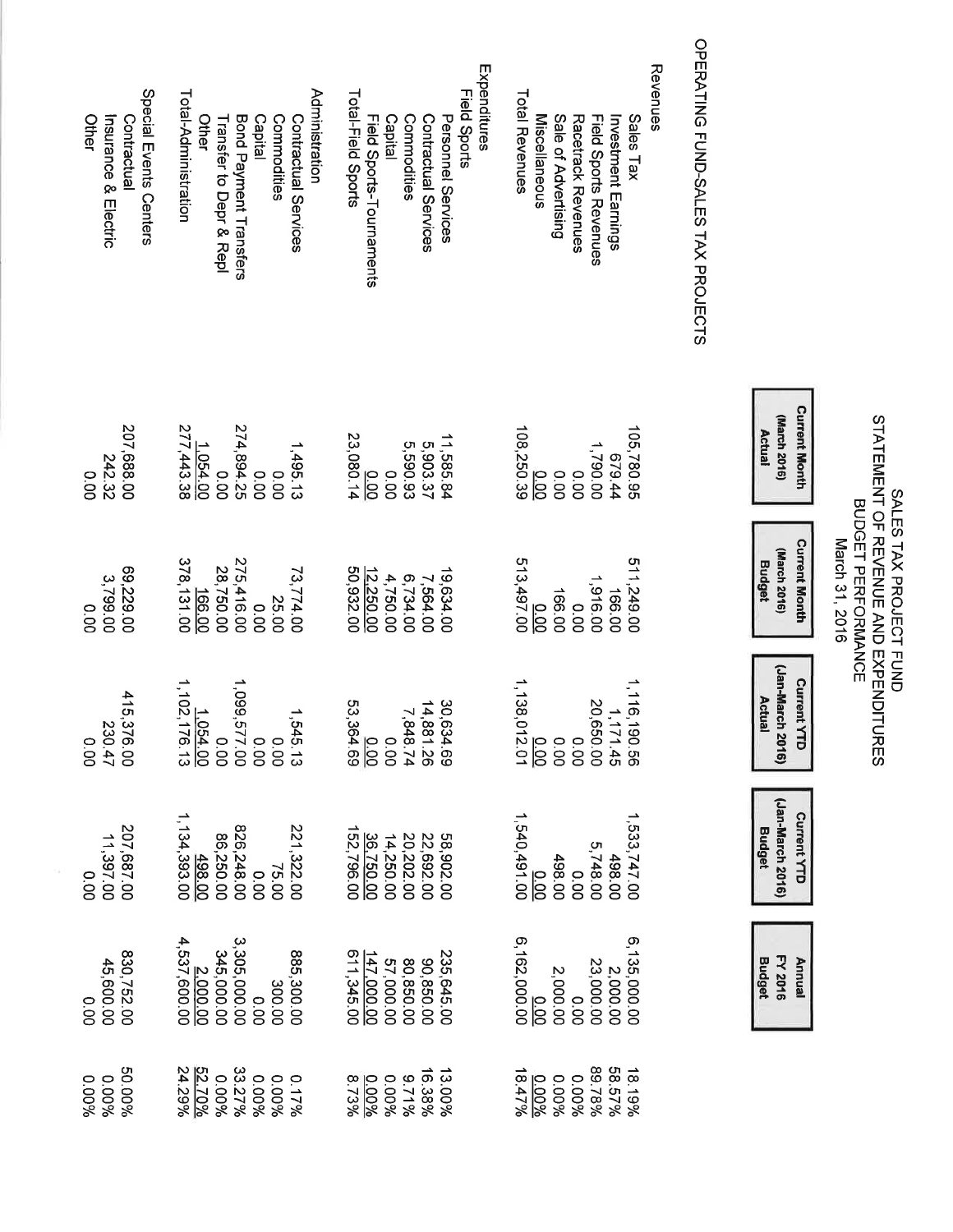| Total-Special Events Centers<br>Capital Outlay                          | 207,930.32                    | 12,500.00<br>85,528.00              | 415,606.47                      | 37.500.00<br>256,584.00  | 150,000.00<br>1,026,352.00 | $\frac{0.00\%}{40.49\%}$            |
|-------------------------------------------------------------------------|-------------------------------|-------------------------------------|---------------------------------|--------------------------|----------------------------|-------------------------------------|
| Facilities Maintenance<br>Personnel Services                            | 0.00                          | 1,345.00                            |                                 | 4,035.00<br>123.00       | 16,150.00<br>500.00        | 0.00%<br>0.00%                      |
| Total-Facilities Maintenance<br>Commodities<br>Contractual Services     | 0.00<br>$\frac{1}{6}$<br>0.00 | 815.00<br>2,201.00<br>41.00         |                                 | 2.445.00<br>6,603.00     | 26,450.00<br>9.800.00      | 00026<br>000%                       |
| Raceway Park                                                            |                               |                                     |                                 |                          |                            |                                     |
| Personnel Services<br>Contractual Services                              | 2,658.84<br>316.52            | 23,090.00<br>00'668                 | 590.71<br>53,291.02<br>4,196.63 | 00'02569<br>2,697.00     | 10,800.00<br>277,100.00    | 5.47%<br>19.23%                     |
| Commodities                                                             | 734.03                        | 1,665.00                            |                                 | 4,995.00                 | 20,000.00                  | 20.98%                              |
| Total-Raceway Park<br>Capital Outlay                                    | 3,709.39<br>$\frac{1}{6}$     | 26,654.00<br>1.000.00               | 00.0<br>58,078.36               | 3.000.00                 | 319,900.00<br>12,000.00    | 18.16%<br>0.00%                     |
| Outdoor Regional Aquatics Facility                                      |                               |                                     |                                 |                          |                            |                                     |
| Contractual Services                                                    | 8,980.00                      | 6,250.00                            | 26,940.00                       | 18,750.00                | 75,000.00                  | 35.92%                              |
| Total - Aquatics Facility<br>Capital Outlay                             | 8,980.00<br>$\frac{1}{6}$     | 6,250.00<br>$\frac{0.00}{\sqrt{2}}$ | $\frac{5.500.00}{32,440.00}$    | 18,750.00                | <u>0.00</u><br>75,000.00   | 43.25%                              |
| TOTAL EXPENDITURES-OPERATING FUN                                        | 521, 143.23                   | 549,696.00                          | 1,661,665.65                    | 1,649,088.00             | 6,596,647.00               | 25.19%                              |
| Revenue Over/Under Expenditures                                         | 412,892.84                    | -36,199.00                          | -523,653.64                     | -108,597.00              | -434,647.00                |                                     |
| ST Organizational Funding Fund<br>Revenues                              |                               |                                     |                                 |                          |                            |                                     |
| Grants                                                                  | <b>O.OO</b>                   | 0.00                                | 0.00                            | 00.00                    |                            |                                     |
| Charges for Services                                                    | 0.00                          | 0.00                                | 0000<br>0000<br>000             | 00.00                    |                            |                                     |
| Transfer From Other                                                     | 0.00                          | 7,119.00                            |                                 | 21,357.00                | 85,430.00                  |                                     |
| Total Revenue-ST Organizational Funding<br>Transfer From Sales Tax Fund | 0.00<br>0.00                  | 66,286.00<br>59, 167.00             | 0.00                            | 177,501.00<br>198,858.00 | 710,000.00<br>795,430.00   | 0.00%                               |
| Expenditures                                                            |                               |                                     |                                 |                          |                            |                                     |
| Personnel Services                                                      | 5,143.40                      | 6,173.00                            | 13,599.99<br>135,800.99         | 18,519.00                | 74,105.00<br>713,600.00    | $18.35\%$<br>$19.03\%$<br>$11.13\%$ |
| Commodities<br>Contractual Services                                     | 2,583.01<br>143.73            | 59,465.00<br>207.00                 |                                 | 178,395.00<br>00129      |                            |                                     |
| Capital Outlay                                                          | 1.916.80                      | <u>166.00</u>                       |                                 |                          | 2,500.00                   |                                     |
| Total Expenditures-ST Organizational Fundir                             | 9,786.94                      | 66,011.00                           | 278.13<br>1916.80<br>151,595.91 | 498.00<br>198,033.00     | 2.000.00                   | 49.14%                              |
| Revenue Over/Under Expenditures                                         | -9,786.94                     | 275.00                              | $-151, 595.91$                  | 825.00                   | 3,225.00                   |                                     |
| Dept Service Accout - SEC                                               |                               |                                     |                                 |                          |                            |                                     |

Revenues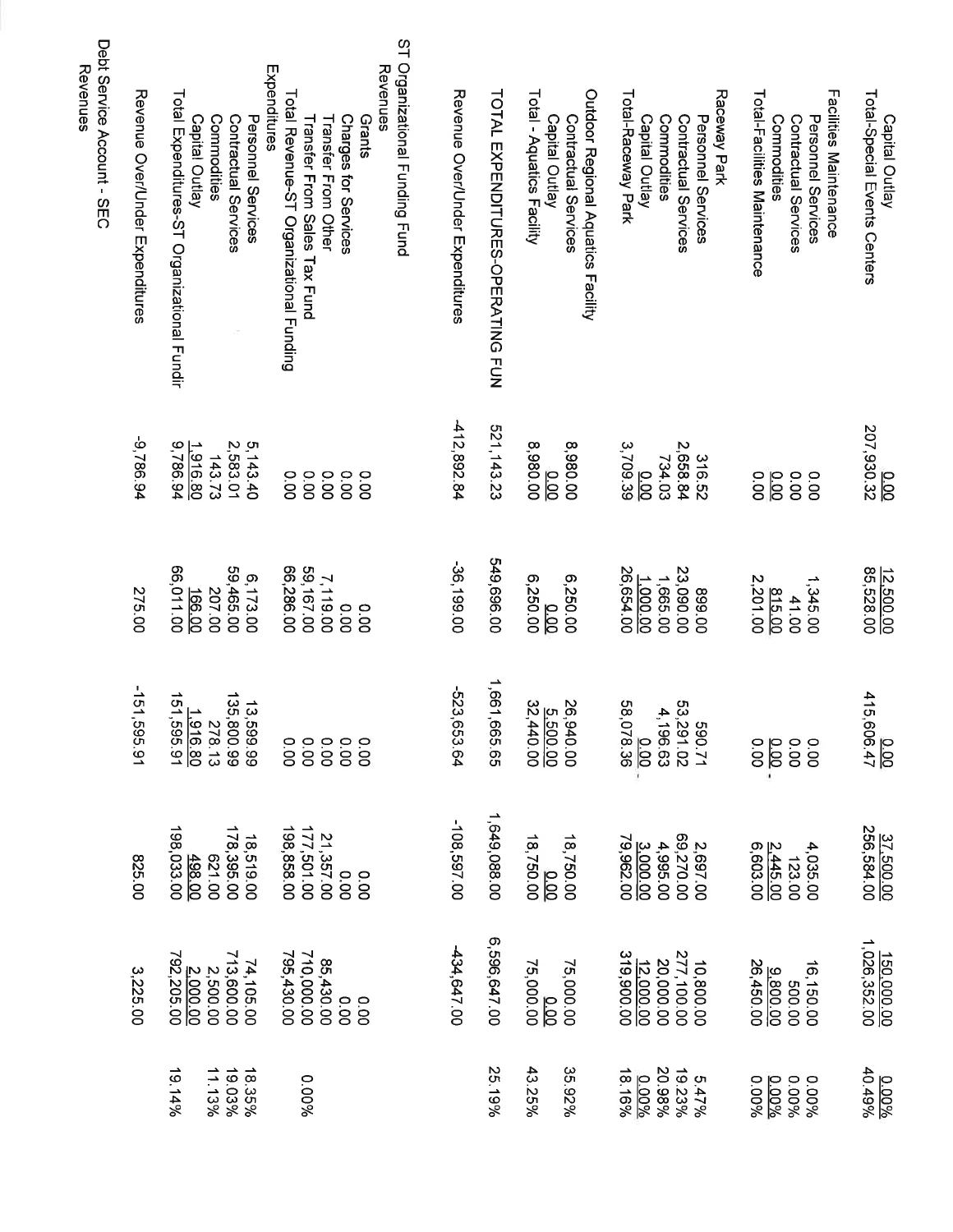| Revenue Over/Under Expenditures | Total Expenditures<br>Principal Payments<br>Interest Payments | Debt Service Account - Outdoor Regional Acquatics Facility<br>Revenues<br>Expenditures<br><b>Total Revenues</b><br>Investment Income<br><b>Transfer from Operating Funds</b><br><b>Transfer from Project Fund</b> | Revenue Over/Under mxpenditures | Expenditures<br>Total Expenditures<br>Principal Payments<br>Investment Fees<br>Interest Payments | Total Revenues<br><b>Investment Income</b><br><b>Transfer from Reserve Fund</b><br><b>Transfer from Operating Funds</b> |
|---------------------------------|---------------------------------------------------------------|-------------------------------------------------------------------------------------------------------------------------------------------------------------------------------------------------------------------|---------------------------------|--------------------------------------------------------------------------------------------------|-------------------------------------------------------------------------------------------------------------------------|
| 56,580.50                       | $rac{3}{8}$                                                   | 56,580.50<br>56,580.50<br>00.00<br>0.00                                                                                                                                                                           | 218,319.55                      | 0.00                                                                                             | 218.313.75<br>218,319.55<br>0.00<br>08'9                                                                                |
| 170,041.50                      | $rac{10}{100}$<br>0.00                                        | 170,041.50<br>170,041.50<br>0.00<br>0.00                                                                                                                                                                          | 218.319.55                      | 0.00                                                                                             | 218,313.75<br>218,319.55<br>000<br>5.80                                                                                 |